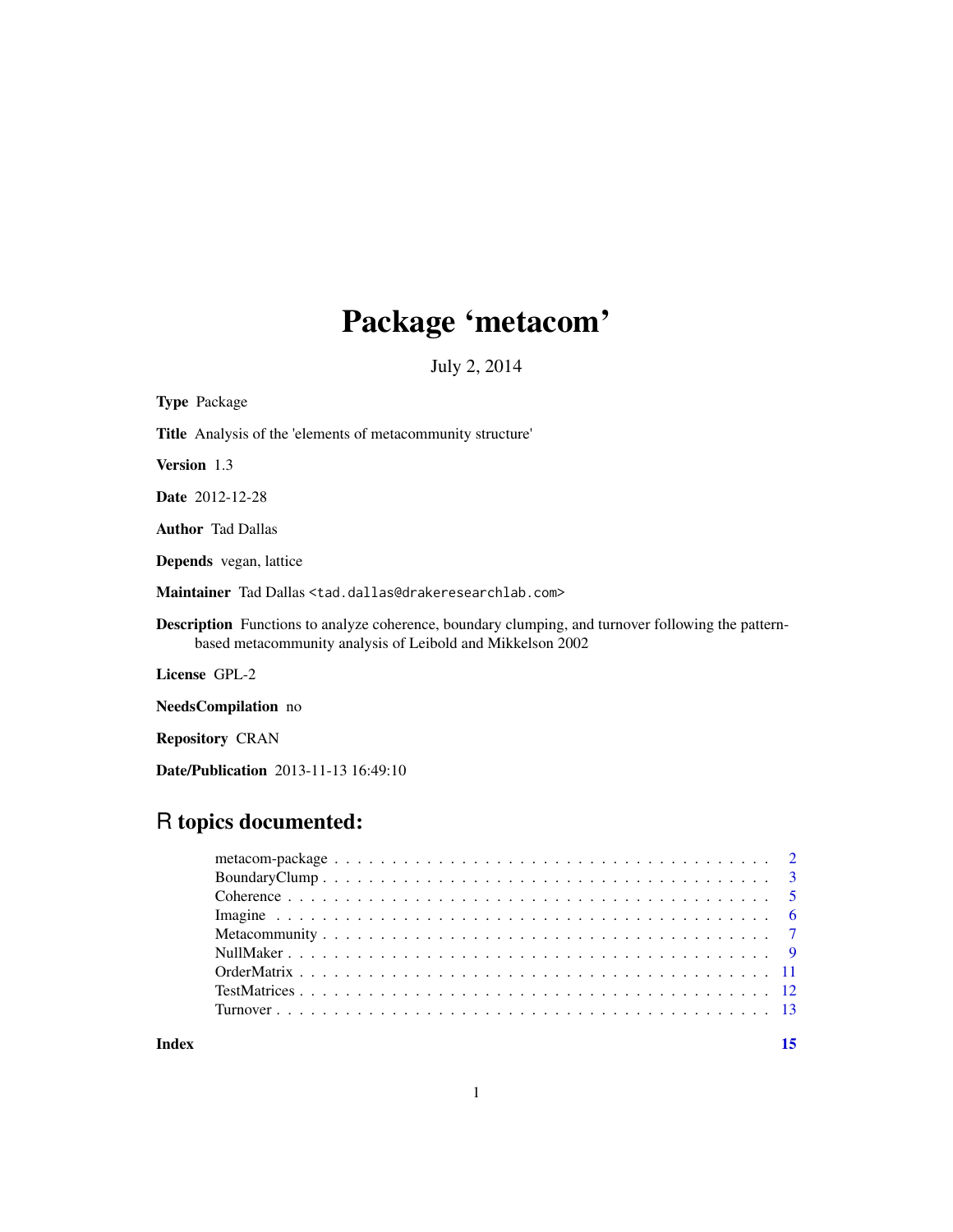<span id="page-1-0"></span>

#### Description

'metacom' provides functions for the analysis of the elements of metacommunity structure (coherence, boundary clumping, & turnover), following the pattern-based metacommunity framework of Leibold & Mikkelson 2002 and Presley et al. 2010. This package is designed to allow the user to distinguish between several idealized patterns of metacommunity structure (Presley et al. 2010) utilizing any number of null model algorithms for the randomization procedure. However, these metrics can also be used in isolation, and without ordination via reciprocal averaging, and instead, ordering along some biological gradient.

#### Details

| Package: | metacom    |
|----------|------------|
| Type:    | Package    |
| Version: | 1.0        |
| Date:    | 2012-12-28 |
| License: | $GPI - 2$  |

A metacommunity is a set of sites (e.g. plants in plant-pollinator networks) associated through interactions (e.g. insect species (columns) interact with plant species (rows) in plant-pollinator networks). The pattern-based metacommunity concept, proposed by Leibold & Mikkelson 2002 and expounded on by Presley et al. 2010, allows for the evaluation of metacommunity structure by using randomization techniques to discern between 10 patterns of metacommunity structure. This is performed by ordinating site-by-species interaction matrices and calculating three metrics; coherence, boundary clumping & turnover.

The metacom package calculates these three metrics; coherence is calculated using the function Coherence(), boundary clumping with BoundaryClump(), and turnover (from either species or range perspective) using the Turnover() function. These functions are consolidated in the Metacommunity() function, which can be used to calculate all three metrics. In order to interpret the output of these functions, it will be helpful to read Leibold & Mikkelson 2002 and Presley et al. 2010, but to also read Ulrich and Gotelli 2013, as this paper outlines the difficulty seemingly inherent with investigating community structure. Also, these functions do not have to be used strictly in the Leibold and Mikkelson 2002 framework.

I caution the user to be aware that the creation of null matrices can be performed to allow (or not allow) sites to be empty, or species to not exist at any site (i.e. column sums and/or row sums are allowed to be zero). This is controlled by the logical argument 'allow.empty' in the metacommunity(), nullmaker(), Coherence(), and Turnover() functions. Restricting nulls to not allow empty rows or columns may be biologically realistic, but it also reduces the number of unique null matrices that can be built, which will impact computation time, making it infeasible or impossible in some situations. These situations occur when you have a very sparse interaction matrix, and is also influenced by null model algorithm ('method') that you choose.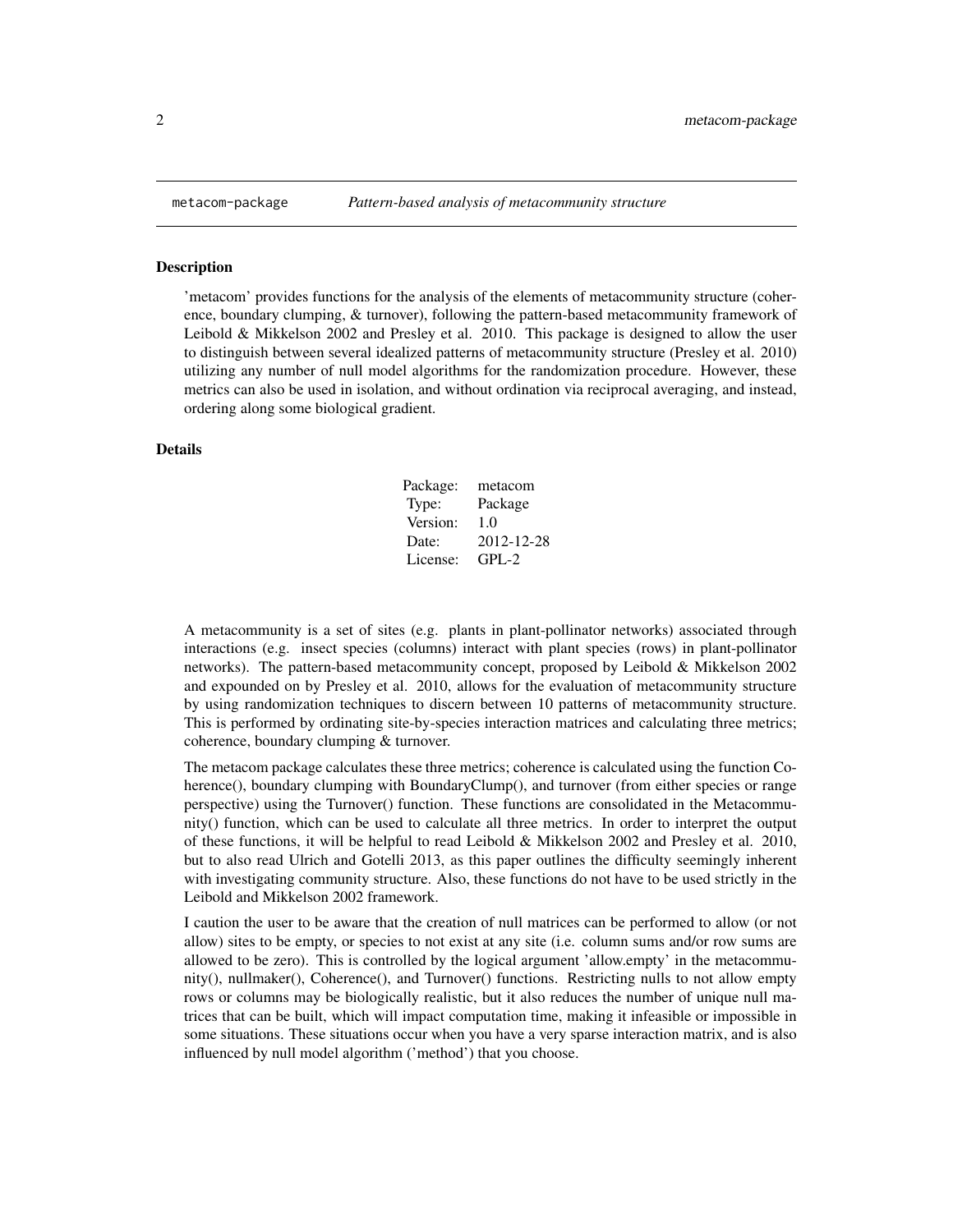#### <span id="page-2-0"></span>BoundaryClump 3

The 'metacom' package is partially adapted from previous Matlab code written by Christopher Higgins (available at http://www.tarleton.edu/Faculty/higgins/EMS.htm) and relies on many functions in the 'vegan' package (Oksanen et al. 2012)

#### Author(s)

Tad Dallas

Tad Dallas <tad.dallas@drakeresearchlab.com>

#### References

Leibold, M. & Mikkelson, G. (2002) Coherence, species turnover, and boundary clumping: elements of metacommunity structure. Oikos, 97, 237-250.

Leibold, M., Holyoak, M., Mouquet, N., Amarasekare, P., Chase, J., Hoopes, M., Holt, R., Shurin, J., Law, R., Tilman, D. et al. (2004) The metacommunity concept: a framework for multi-scale community ecology. Ecology letters, 7, 601-613.

Oksanen, J., F.G. Blanchet, R. Kindt, P. Legendre, P.R. Minchin, R.B. O'Hara, G.L. Simpson, P. Solymos, M.H.H. Stevens and H. Wagner (2012). vegan: Community Ecology Package. R package version 2.0-4. http://CRAN.R-project.org/package=vegan

Presley, S., Higgins, C. & Willig, M. (2010) A comprehensive framework for the evaluation of metacommunity structure. Oikos, 119, 908-917.

Ulrich, W. and Gotelli, N. J. (2013) Pattern detection in null model analysis. Oikos, 122: 2-18. doi: 10.1111/j.1600-0706.2012.20325.x

Willig, M., Presley, S., Bloch, C., Castro-Arellano, I., Cisneros, L., Higgins, C. & Klingbeil, B. (2011) Tropical metacommunities along elevational gradients: effects of forest type and other environmental factors. Oikos, 120, 1497-1508.

BoundaryClump *Determines boundary clumping*

#### Description

'BoundaryClump' calculates the Morisita's Index (Morisita 1962) for presence-absence interaction matrices, using a chi-squared test to assess significance.

This statistic is not based on randomization methods, so the function only requires a presenceabsence interaction matrix and two arguments regarding the ordination of the empirical matrix.

The default is the range perspective, meaning that the analyses of boundary clumping and species turnover compare the distribution of species among sites. If the 'community' perspective is desired, transpose the matrix before analysis using the transpose function  $('t()')$ . However, the author cautions against misinterpretation of the community perspective, as the biological meaning of turnover and boundary clumping differ between perspectives.

#### Usage

BoundaryClump(comm, order=TRUE, scores=1)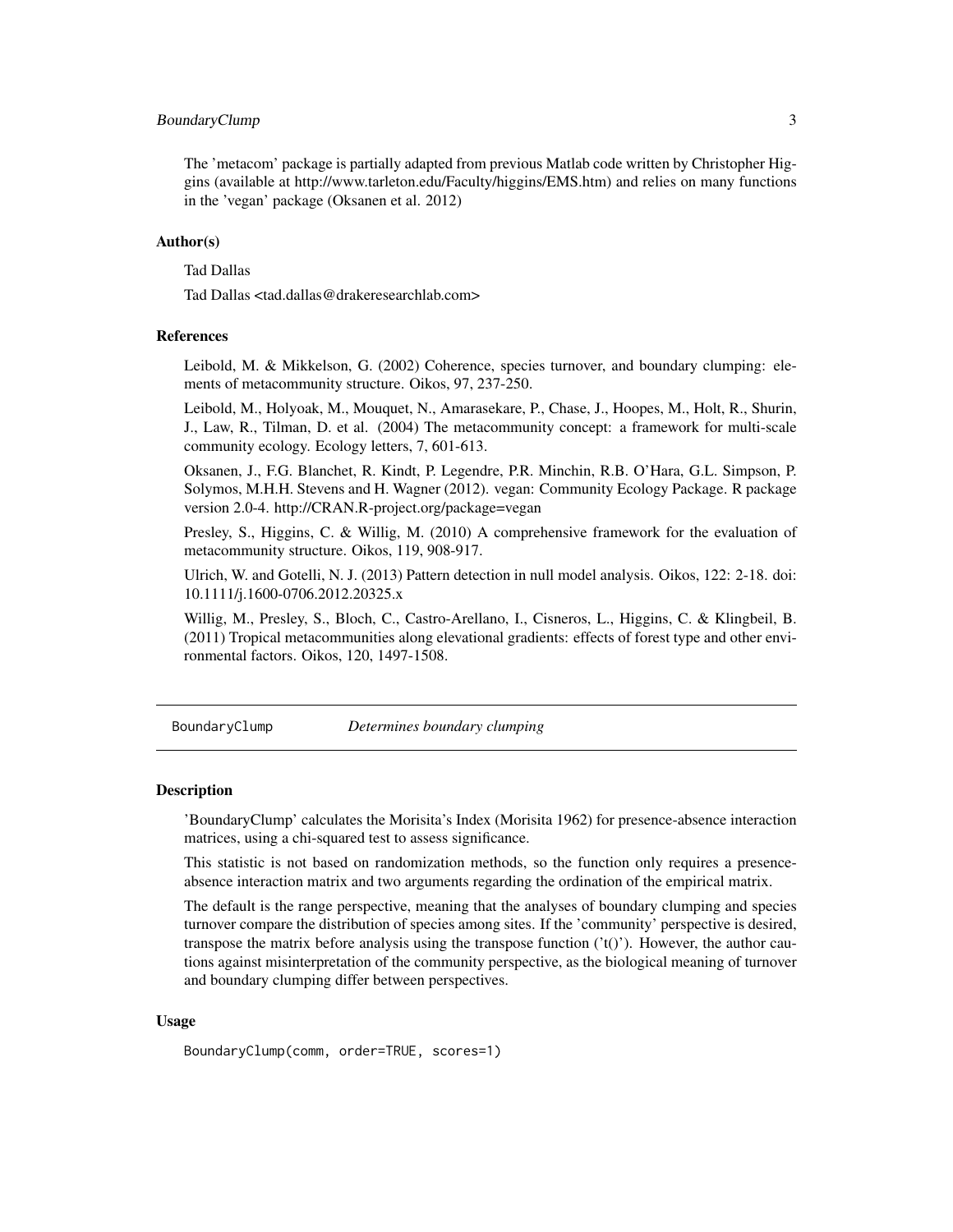#### Arguments

| comm   | community data in the form of a presence absence matrix                                        |
|--------|------------------------------------------------------------------------------------------------|
| order  | logical argument indicating whether to ordinate the interaction matrix or not.<br>See details. |
| scores | axis scores to ordinate matrix. 1: primary axis scores (default) 2: secondary axis<br>scores   |

#### Details

Boundary clumping, quantified by the Morisita's index, is a measure of the degree to which species range boundaries overlap. This measure, and species turnover, cannot be interpreted unless the network is significantly coherent (see 'Coherence()').

If 'order' is FALSE, the interaction matrix is not ordinated, allowing the user to order the matrix based on site characteristics or other biologically relevant characteristics.

#### Value

'BoundaryClump' returns a data frame containing the calculated Morisita's index ('index'), the corresponding p-value ('P'), and the degrees of freedom ('df').

The p-value is based on a chi-squared test comparing the Morisita's index to a value of 1. If the Morisita's index is less than 1, a left-tailed test is performed (less clumping than expected by chance).

If the Morisita's index is greater than 1, a right-tailed test is performed (more clumping han expected by chance)

#### Author(s)

Tad Dallas

### References

Morisita, M. 1962. Id-index, a measure of dispersion of individuals. Res. Popul. Ecol. 4, 1-7.

#### Examples

```
## define an interaction matrix
data(TestMatrices)
intmat=TestMatrices[[1]]
```
## analysis of boundary clumping bound.test=BoundaryClump(intmat)

## prints a single row data.frame containing the Morisita's index, p-value, and degrees of freedom bound.test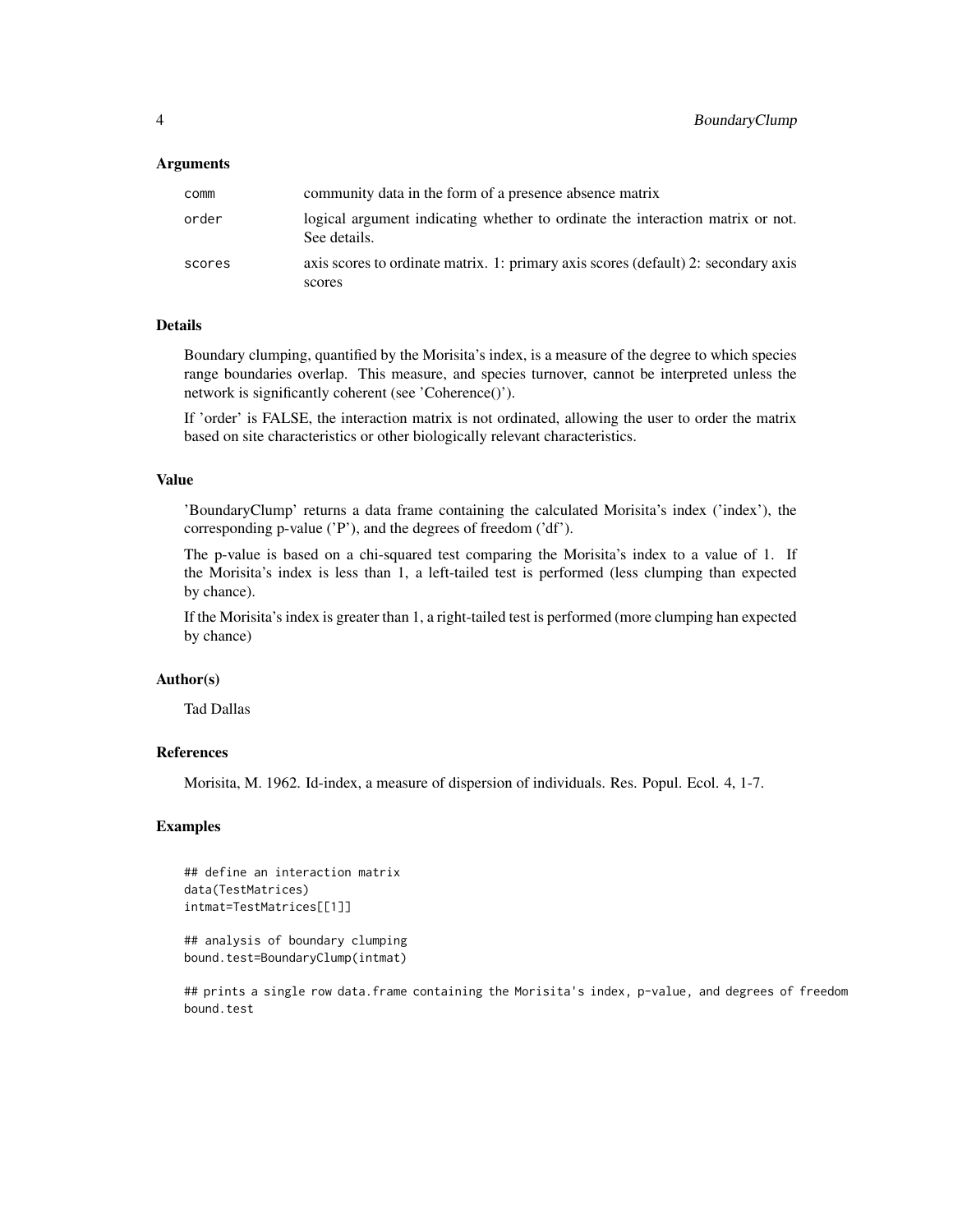<span id="page-4-0"></span>

#### Description

This function determines the number of embedded absences in an interaction matrix, and compares this value against null simulated matrices. Species ranges should be coherent along the ordination axis, as this axis represents a latent environmental gradient. A negative value of coherence (empirical matrix has more embedded absences than null matrices) indicates a 'checkerboard' pattern (Leibold & Mikkelson 2002). Nonsignificance has been historically interpreted as being indicative of a 'random' pattern, though this may be seen as accepting the null hypothesis, as nonsignificance cannot be used to infer a process.

#### Usage

```
Coherence(comm, method = "r1", sims = 1000, scores = 1,
order=TRUE, allow.empty=FALSE)
```
#### Arguments

| comm        | community data in the form of a presence absence matrix                                                                                     |
|-------------|---------------------------------------------------------------------------------------------------------------------------------------------|
| method      | null model randomization method used by 'nullmaker'. See details below (and<br>the help file of fucntion 'nullmaker') for more information. |
| sims        | number of simulated null matrices to use in analysis                                                                                        |
| scores      | axis scores to ordinate matrix. 1: primary axis scores (default) 2: secondary axis<br>scores                                                |
| order       | logical argument indicating whether to ordinate the interaction matrix or not.<br>See details.                                              |
| allow.empty | logical argument indicating whether to allow null matrices to have empty rows<br>or columns                                                 |

#### Details

'method' is an argument handed to functions in the 'vegan' package. Leibold & Mikkelson advocated the use of equiprobable rows and columns (provided that rows and columns had at least one entry). This method is called 'r00'. Methods maintaining row (site) frequencies include 'r0','r1' & 'r2'. The default method argument is 'r1', which maintains the species richness of a site (row totals) and fills species ranges (columns) based on their marginal probabilities. Arguably the most conservative null algorithm is the fixed row - fixed column total null, which is implemented as 'fixedfixed'. See the help file for 'commsimulator' or Wright et al. 1998 for more information.

If 'order' is FALSE, the interaction matrix is not ordinated, allowing the user to order the matrix based on site characteristics or other biologically relevant characteristics.

This function can either be used as a standalone, or can be used through the 'metacommunity()' function, which determines all 3 elements of metacommunity structure (coherence, boundary clumping, & turnover) (Leibold & Mikkelson 2002)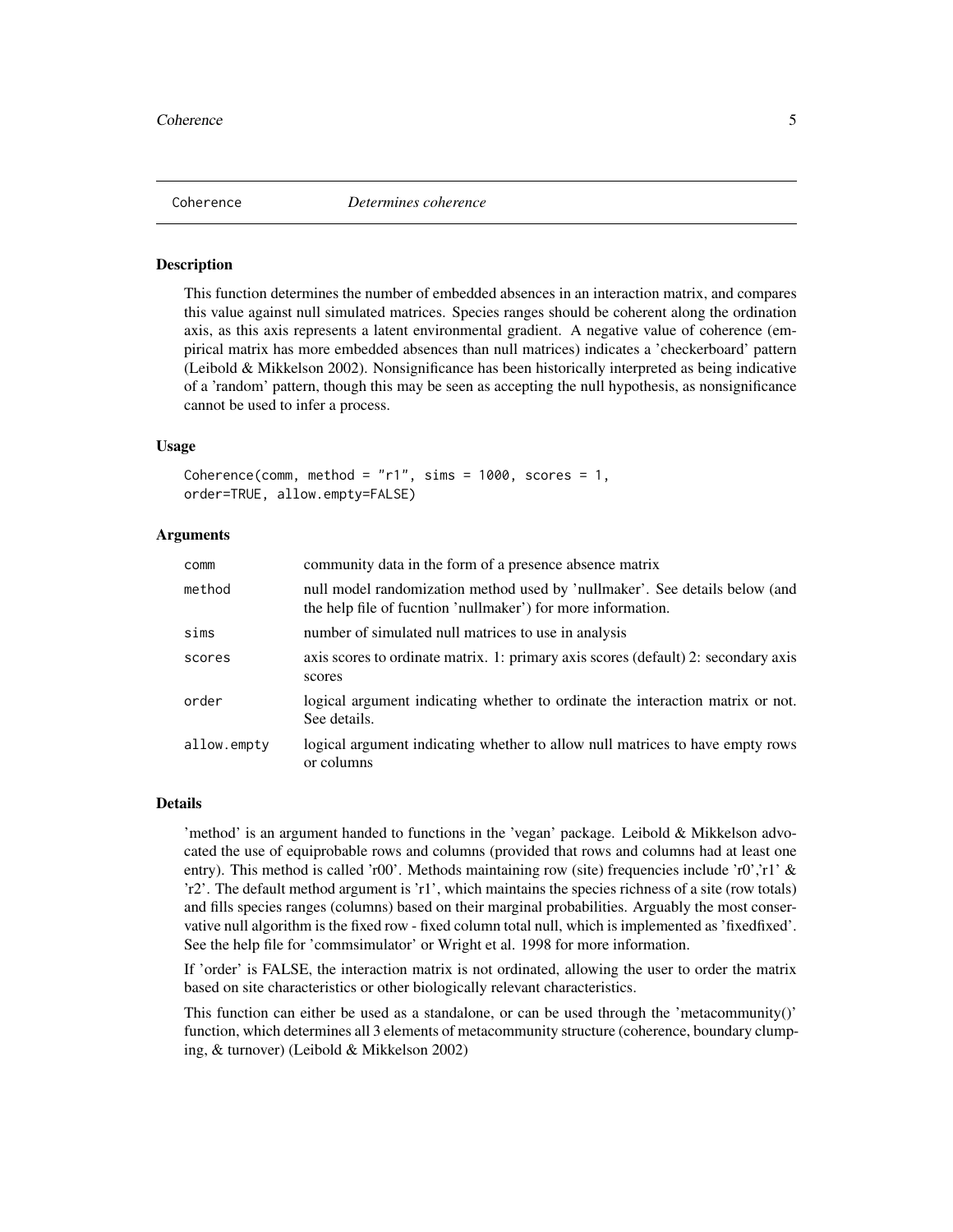#### <span id="page-5-0"></span>Value

| Coherence          | the number of embedded absences within the interaction matrix                                 |  |
|--------------------|-----------------------------------------------------------------------------------------------|--|
| z                  | the z statistic comparing observed turnover against species turnover of null ma-<br>trices    |  |
| pval               | p-value from a z-test to assess significance of species turnover relative to null<br>matrices |  |
|                    | simulated mean mean number of replacements in simulated null matrices                         |  |
| simulated variance |                                                                                               |  |
|                    | variance in the number of replacements of simulated null matrices                             |  |
| method             | randomization method to create null matrices                                                  |  |

#### Author(s)

Tad Dallas

#### References

Leibold, M.A. and G.M. Mikkelson. 2002. Coherence, species turnover, and boundary clumping: elements of meta-community structure. Oikos 97: 237 - 250.

Wright, D.H., Patterson, B.D., Mikkelson, G.M., Cutler, A. & Atmar, W. (1998). A comparative analysis of nested subset patterns of species composition. Oecologia 113, 1-20.

#### Examples

```
#define an interaction matrix
data(TestMatrices)
intmat=TestMatrices[[2]]
#determine coherence of interaction matrix
coh.intmat=Coherence(intmat, method='r1', sims=1000, scores=1, order=TRUE)
```
#return results coh.intmat

Imagine *Plotting of site-by-species interaction matrices*

#### Description

'Imagine' produces an image plot, grid of small rectangles representing species occurrences in sites, of a given interaction matrix.

#### Usage

```
Imagine(comm, col=c(0,1), ordinate=TRUE, fill=TRUE, xlab='Species',
ylab='Site', sitenames=rownames(comm), speciesnames=colnames(comm))
```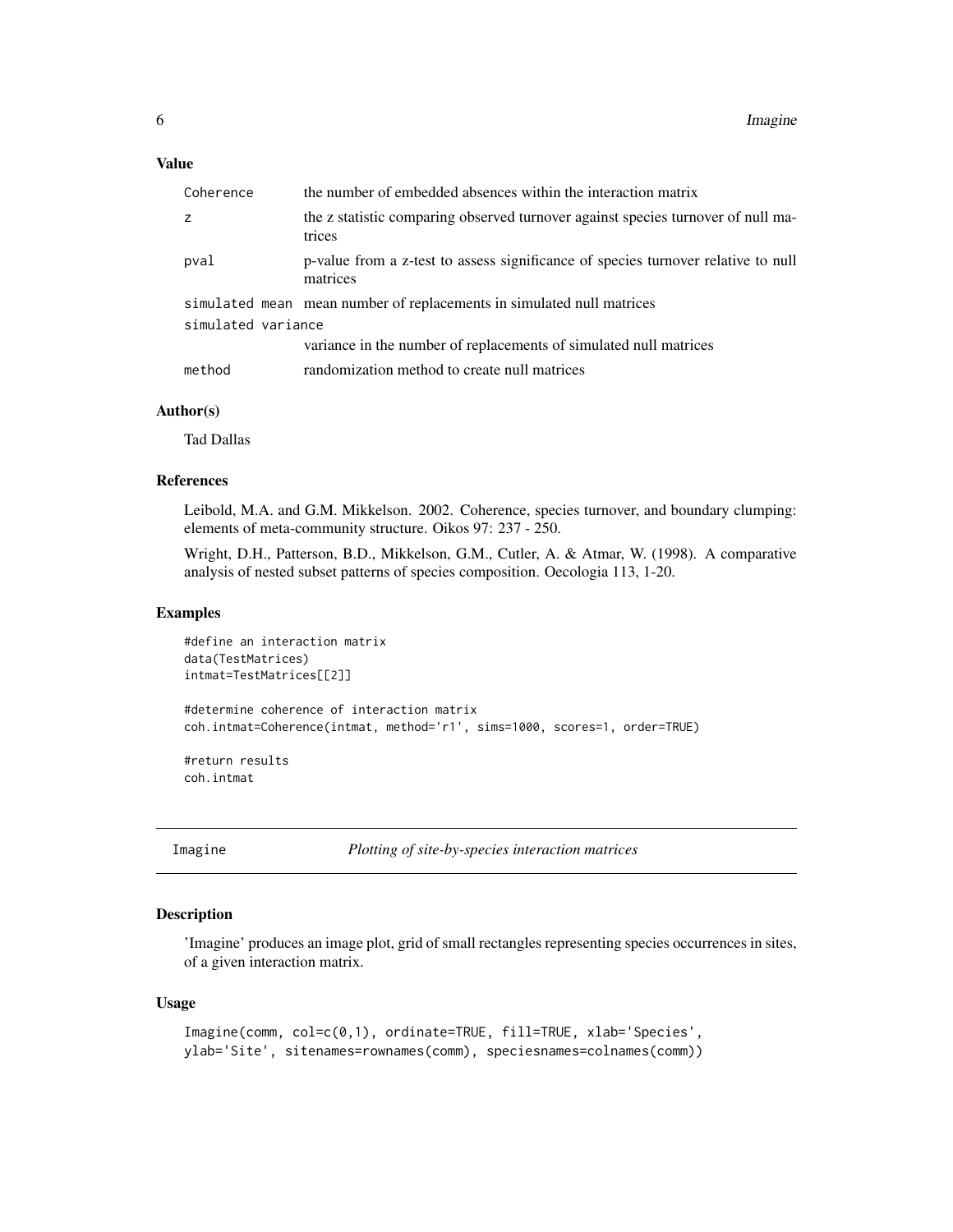#### <span id="page-6-0"></span>Metacommunity 7

#### **Arguments**

| comm         | community data in the form of a presence absence matrix                                                                                    |
|--------------|--------------------------------------------------------------------------------------------------------------------------------------------|
| col          | colors used to plot interactions. First value is the background color (no interac-<br>tion) and the second color indicates an interaction. |
| ordinate     | logical. Should the interaction matrix be ordinated before plotting?                                                                       |
| fill         | logical. Should species ranges be made coherent before plotting?                                                                           |
| xlab         | name of the x axis                                                                                                                         |
| ylab         | name of the y axis                                                                                                                         |
| sitenames    | names for each row in the interaction matrix. Default is to not plot names.                                                                |
| speciesnames | names for each site in the interaction matrix. Default is to not plot names.                                                               |

### Value

Produces an image plot of the interaction matrix. The code is very simple, and may need to be modified if you have long site or species names, or wish to make it prettier than I have the ability to.

#### Author(s)

Tad Dallas

#### Examples

```
#define an interaction matrix
data(TestMatrices)
pres3c=TestMatrices[[6]]
#plot interaction matrix
```
Imagine(pres3c, col=c('white','blue'), ordinate=TRUE, fill=FALSE)

Metacommunity *Analysis of the Elements of Metacommunity Structure*

#### Description

'Metacommunity' is a wrapper for the analysis of the three elements of metacommunity structure (coherence, boundary clumping, & turnover) following the framework of Leibold & Mikkelson 2002. It is important to note here that the results of boundary clumping and turnover are only relevant if the matrix is significantly positively coherent (i.e. empirical matrix has fewer embedded absences than null matrices).

#### Usage

```
Metacommunity(comm, scores=1, method = "r1", sims = 1000,
order=TRUE, allow.empty=FALSE)
```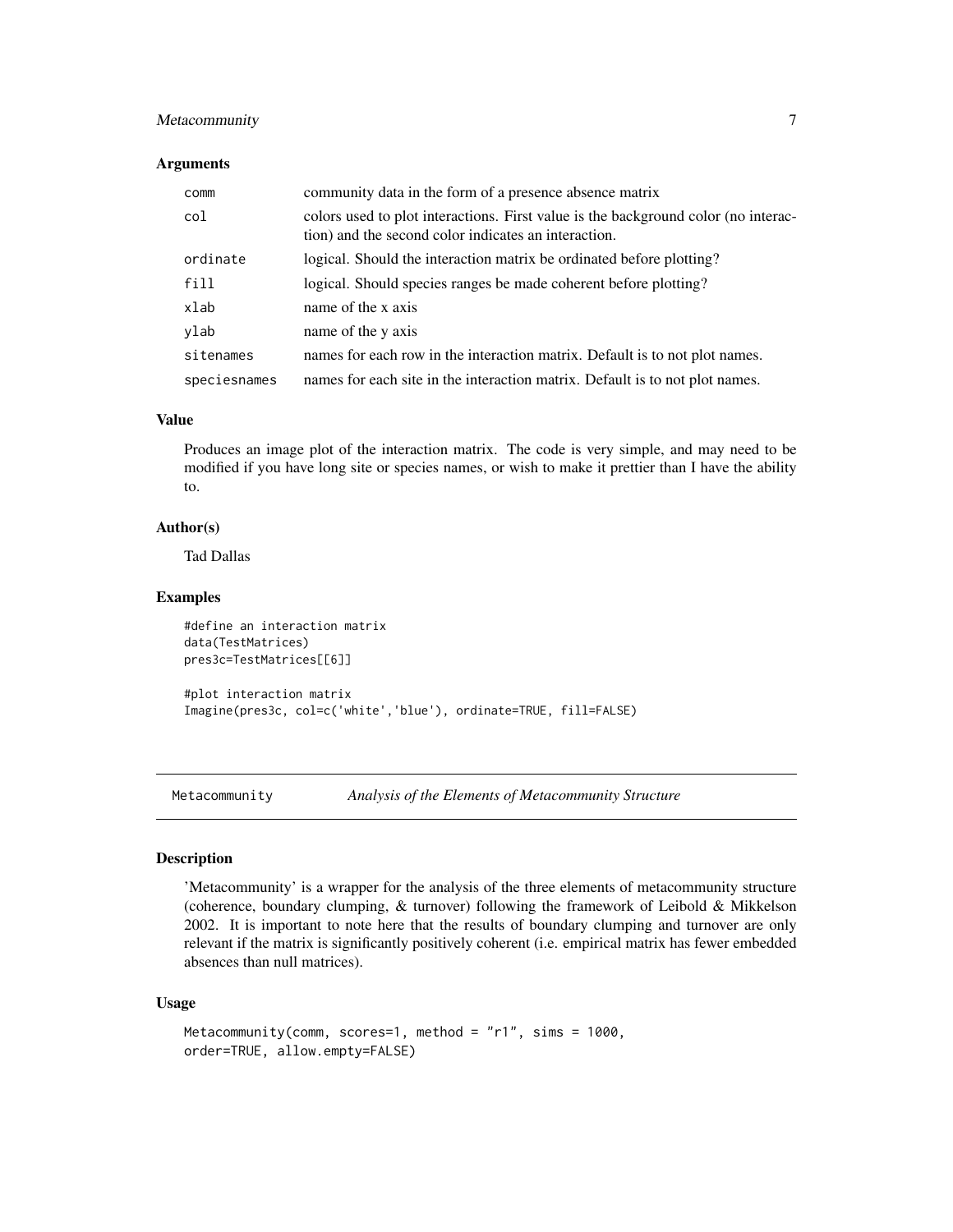#### Arguments

| comm        | community data in the form of a presence absence matrix                                                    |
|-------------|------------------------------------------------------------------------------------------------------------|
| scores      | Axis scores to ordinate matrix. 1: primary axis scores (default) 2: secondary<br>axis scores. See Details. |
| method      | null model randomization method used by 'nullmaker'. See details.                                          |
| sims        | number of simulated null matrices to use in analysis                                                       |
| order       | logical argument indicating whether to ordinate the interaction matrix or not.<br>See details.             |
| allow.empty | logical argument indicating whether to allow null matrices to have empty rows<br>or columns                |

#### Details

'method' is an argument handed to functions in the 'vegan' package. Leibold & Mikkelson advocated the use of equiprobable rows and columns (provided that rows and columns had at least one entry). This method is called 'r00'. Methods maintaining row (site) frequencies include 'r0','r1' & 'r2'. The default method argument is 'r1', which maintains the species richness of a site (row totals) and fills species ranges (columns) based on their marginal probabilities. Arguably the most conservative null algorithm is the fixed row - fixed column total null, which is implemented as 'fixedfixed'. See the help file for 'commsimulator' or Wright et al. 1998 for more information.

If 'order' is FALSE, the interaction matrix is not ordinated, allowing the user to order the matrix based on site characteristics or other biologically relevant characteristics.

#### Value

| Comm      | ordinated matrix used to calculate coherence, boundary clumping & turnover                                                                              |
|-----------|---------------------------------------------------------------------------------------------------------------------------------------------------------|
| Coherence | output of the Coherence() function, giving information on the number of em-<br>bedded absences and the significance relative to simulated null matrices |
| Turnover  | output of the Turnover() function, testing the number of species replacements<br>relative to simulated null matrices                                    |
| Boundary  | output of the BoundaryClump() function, which calculates the Morisita's index,<br>assessing significance using a chi-squared test                       |

#### Note

This function may take awhile to finish as a result of the creation of null matrices. If you are running multiple interaction matrices, the code can be parallelized using the 'snow' package.

#### Author(s)

Tad Dallas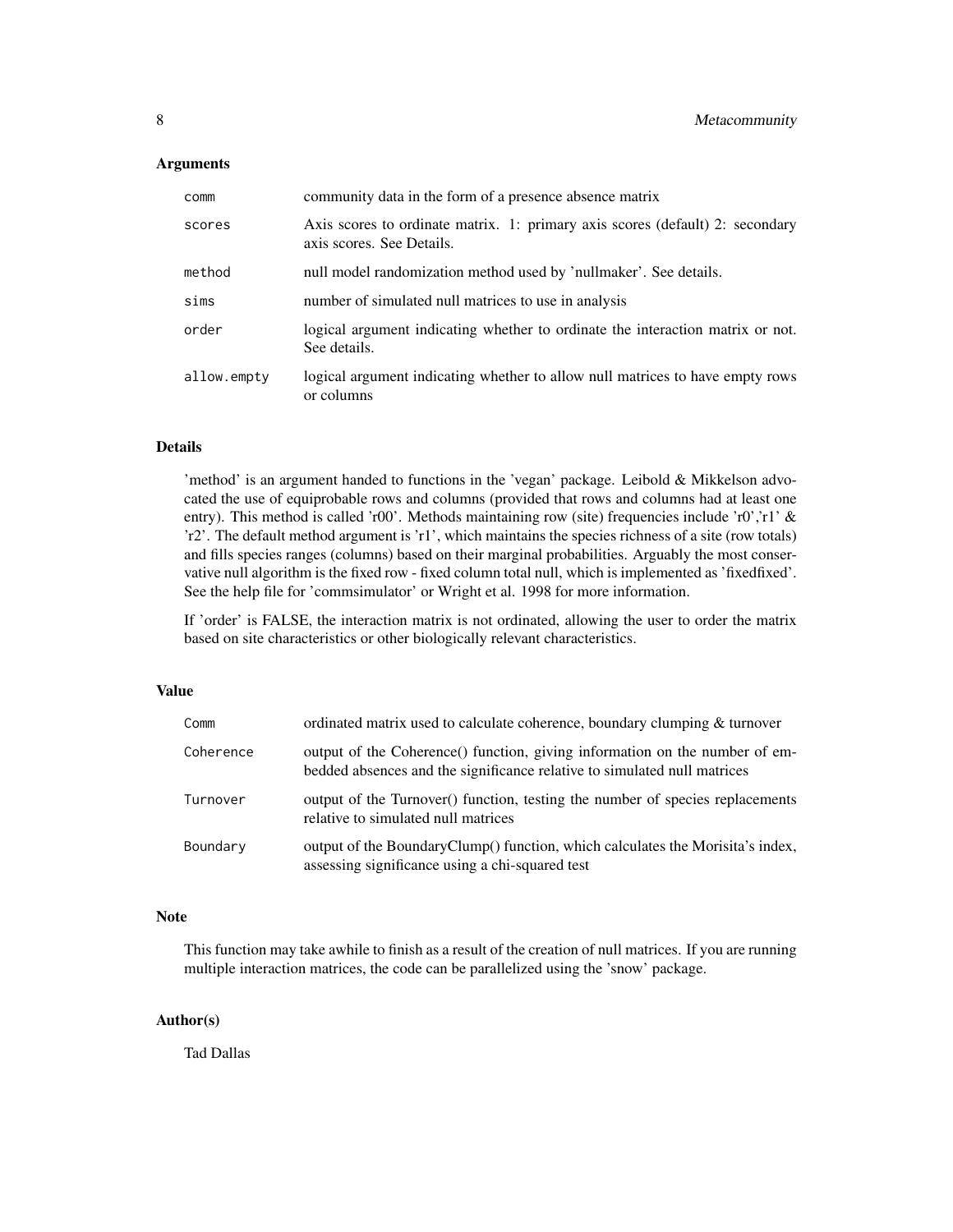#### <span id="page-8-0"></span>NullMaker 9

#### References

Leibold, M.A. and G.M. Mikkelson. 2002. Coherence, species turnover, and boundary clumping: elements of meta-community structure. Oikos 97: 237 - 250.

Presley, S. J., C. L. Higgins, and M. R. Willig. 2010. A comprehensive framework for the evaluation of metacommunity structure. Oikos 119:908-917

Wright, D.H., Patterson, B.D., Mikkelson, G.M., Cutler, A. & Atmar, W. (1998). A comparative analysis of nested subset patterns of species composition. Oecologia 113, 1-20.

#### Examples

```
#define an interaction matrix
data(TestMatrices)
lei2b=TestMatrices[[4]]
#determines the elements of metacommunity structure
ems.intmat=Metacommunity(lei2b, method='r1', sims=1000, scores=1)
#return results in list form
ems.intmat
```
NullMaker *Null matrix creator*

#### Description

Creates null matrices based on the constraints of the null model algorithm ('method'). Also allows for null matrices with a species that occurs at no sites, or a site without any species to be removed from the suite of simulated null matrices. This function borrows heavily from the commsimulator() function in the 'vegan' package, but also allows for the fixed-fixed null model.

#### Usage

```
NullMaker(comm, sims = 1000, method = "r1", allow.empty=FALSE)
```
#### Arguments

| comm        | community data in the form of a presence absence matrix                                     |
|-------------|---------------------------------------------------------------------------------------------|
| sims        | number of simulated null matrices to use in analysis                                        |
| method      | null model randomization method. See details below.                                         |
| allow.empty | logical argument indicating whether to allow null matrices to have empty rows<br>or columns |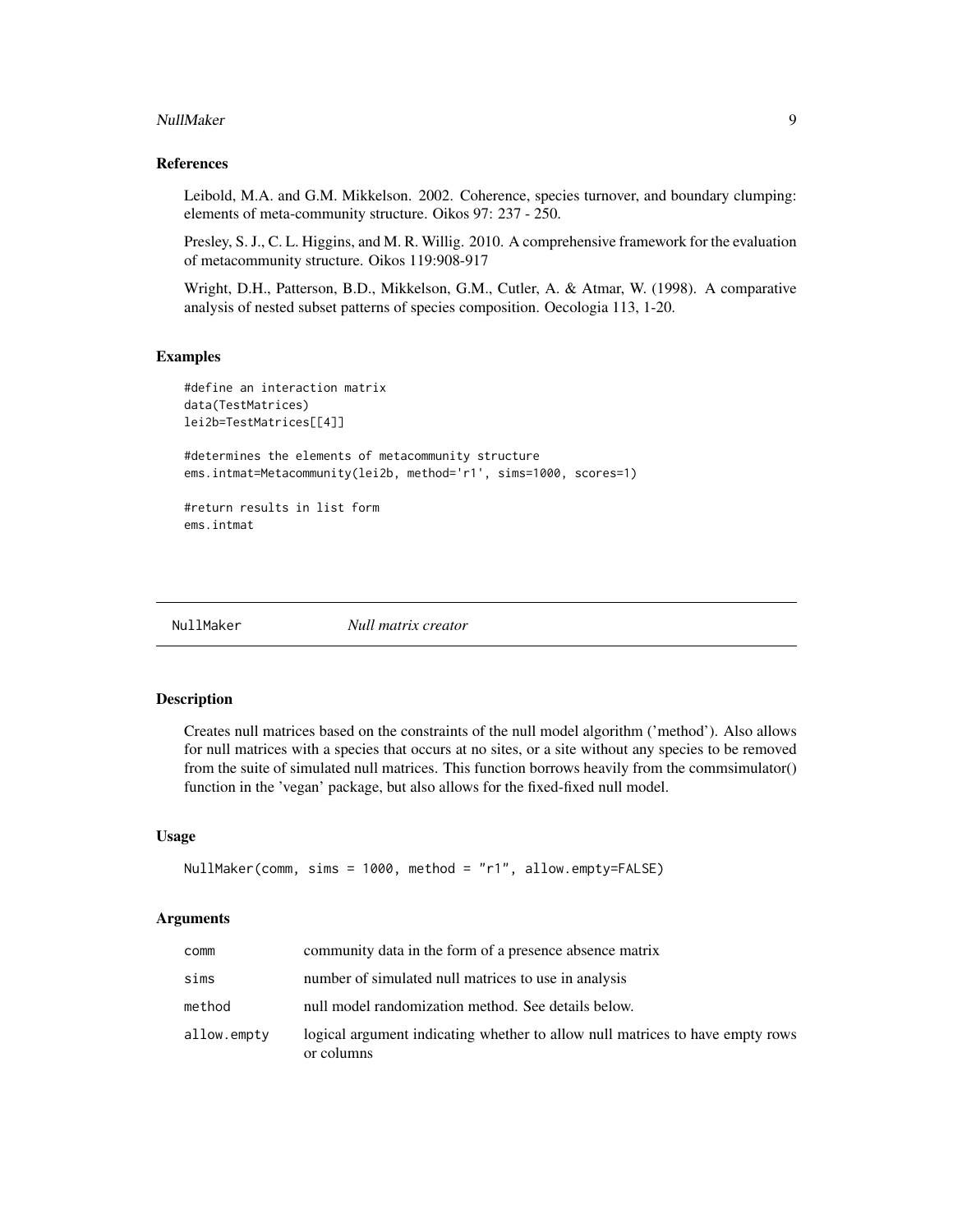#### Details

'method' is the null model algorithm used to create the null matrices. The choice of a null algorithm is nontrivial. Leibold & Mikkelson advocated the use of equiprobable rows and columns (provided that rows and columns had at least one entry). This method is called 'r00'. Methods maintaining row (site) frequencies include 'r0','r1' & 'r2', whereas species (column) occurrences are preserved with fixed column methods such as 'c0'. The default method argument is 'r1', which maintains the species richness of a site (row totals) and fills species ranges (columns) based on their marginal probabilities. Arguably the most conservative null algorithm is the fixed row - fixed column total null, which is implemented as 'fixedfixed'. There are also sequential swap methods 'tswap', 'swap', and non-sequential 'quasiswap' and 'backtracking' that can be implemented as well. See the help file for 'commsimulator' or Wright et al. 1998 for more information.

#### Value

The output is a list of length 'sims' consisting of generated null matrices

#### Author(s)

Tad Dallas

#### References

J. Oksanen, F.G. Blanchet, R. Kindt, P. Legendre, P.R. Minchin, R.B. O'Hara, G.L. Simpson, P. Solymos, M.H.H. Stevens and H. Wagner (2012). vegan: Community Ecology Package. R package version 2.0-4. http://CRAN.R-project.org/package=vegan

#### See Also

commsimulator()

#### Examples

#define an interaction matrix data(TestMatrices) intmat=TestMatrices[[4]]

#creation of the null matrices nulls=NullMaker(intmat, sims=1000,method='r1')

#output is a list of length sims with each list element corresponding to a null matrix str(nulls)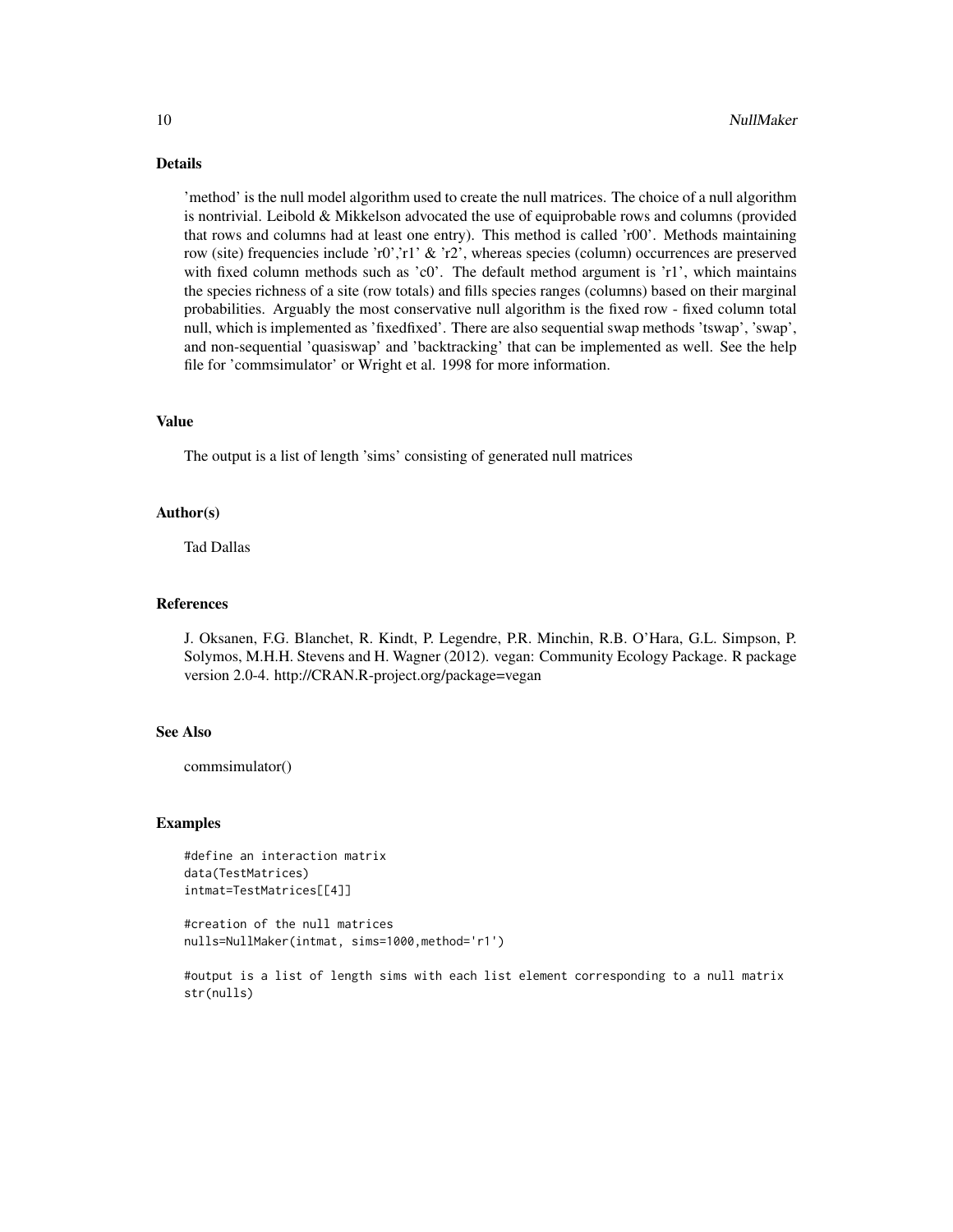#### <span id="page-10-0"></span>**Description**

'OrderMatrix' ordinates an interaction matrix scores derived from reciprocal averaging (Gauch et al. 1977). These scores represent a latent environmental gradient along which species distributions are structured.

#### Usage

OrderMatrix(comm, scores = 1, output.scores=FALSE)

#### Arguments

| comm          | community data in the form of a presence absence matrix                                                                              |
|---------------|--------------------------------------------------------------------------------------------------------------------------------------|
| scores        | axis scores to ordinate matrix. 1: primary axis scores (default) 2: secondary axis<br>scores                                         |
| output.scores | logical. Default is to return the ordinated matrix. If 'output.scores' is TRUE, the<br>function returns the site and species scores. |

#### Value

'OrderMatrix' returns either an ordinated matrix (output.scores = FALSE) or the site and species scores (output.scores = TRUE) obtained from reciprocal averaging. This function is already contained within functions calculating coherence, species turnover & boundary clumping, but may be useful for visualizations or for hypothesis testing concerning the important variables associated with the site or species scores.

#### Note

'OrderMatrix', like many of these functions, relies heavily on the 'vegan' package.

#### Author(s)

Tad Dallas

#### References

Gauch, H.G., R.H. Whittaker, and T.R. Wentworth. 1977. A comparative study of reciprocal averaging and other ordination techniques. Journal of Ecology 65:157-174.

Leibold, M.A. and G.M. Mikkelson. 2002. Coherence, species turnover, and boundary clumping: elements of meta-community structure. Oikos 97: 237 - 250.

Oksanen,J., F.G. Blanchet, R. Kindt, P. Legendre, P.R. Minchin, R.B. O'Hara, G.L. Simpson, P. Solymos, M.H.H. Stevens and H. Wagner (2012). vegan: Community Ecology Package. R package version 2.0-4. http://CRAN.R-project.org/package=vegan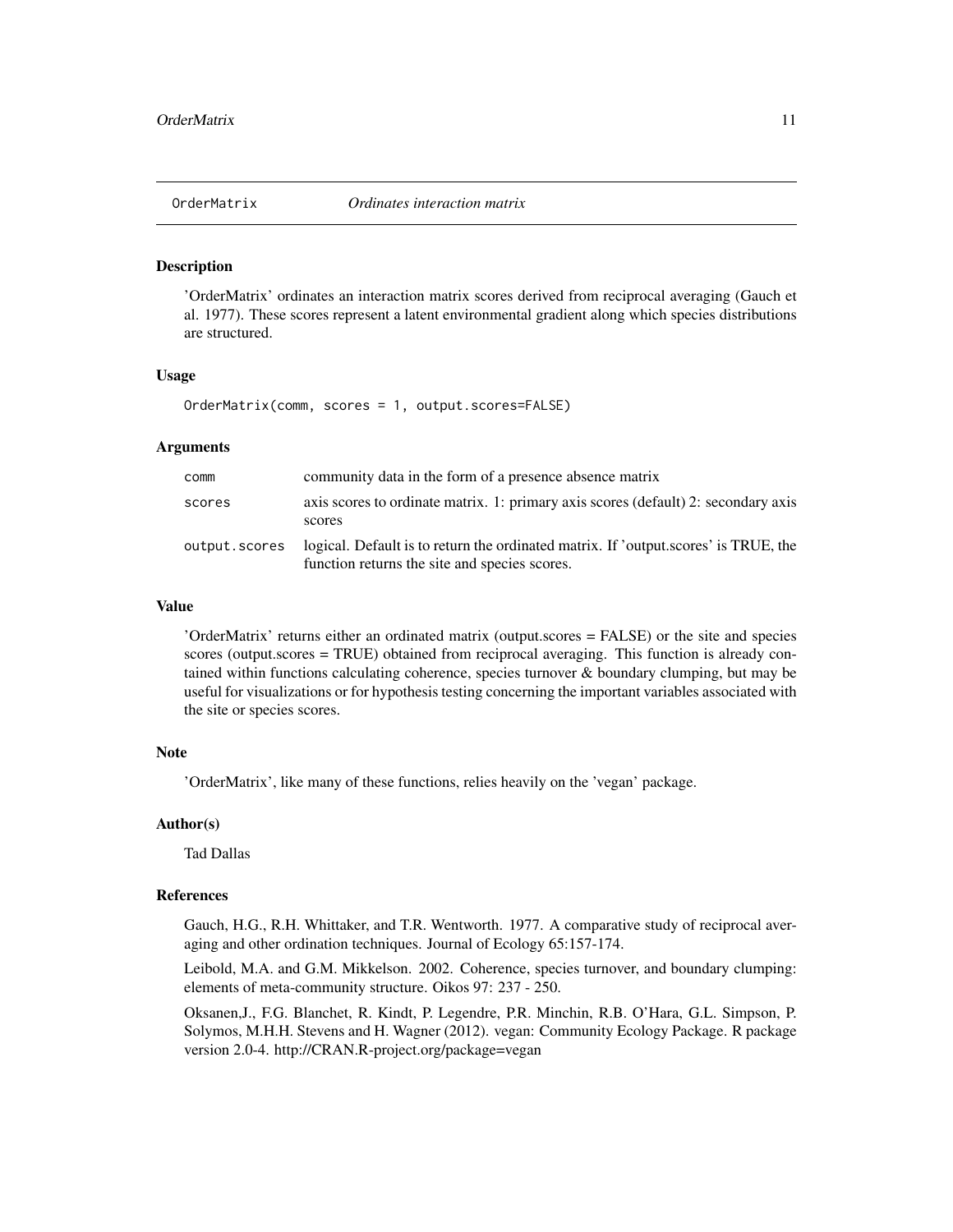#### <span id="page-11-0"></span>Examples

```
#define an interaction matrix
data(TestMatrices)
pres3c=TestMatrices[[6]]
#obtain an ordinated interaction matrix
OrderMatrix(pres3c, scores = 1, output.scores = FALSE)
#obtain site and species scores from reciprocal averaging
OrderMatrix(pres3c, scores = 1, output.scores = TRUE)
```

```
TestMatrices Test matrices used to evaluate metacommunity functions
```
### **Description**

A list of 7 test matrices from two of the foundational papers on the elements of metacommunity structure (Leibold & Mikkelson 2002 and Presley et al. 2010)

#### Usage

data(TestMatrices)

#### Format

A list containing interaction matrices from Leibold & Mikkelson 2002 and Presley et al. 2010:

- $[[1]]$  dim=(10 x 10) Leibold & Mikkelson 2002 Figure 1a
- [[2]] dim=(10 x 10) Leibold & Mikkelson 2002 Figure 1b
- [[3]] dim=(10 x 10) Leibold & Mikkelson 2002 Figure 2a
- [[4]] dim=(10 x 10) Leibold & Mikkelson 2002 Figure 2b
- [[5]] dim= $(15 \times 10)$  Leibold & Mikkelson 2002 Figure 3c
- [[6]] dim=(20 x 20) Presley et al. Figure 3c
- $[[7]]$  dim(20 x 20) Presley et al. Figure 4a

#### Source

Leibold, M. A., & Mikkelson, G. M. (2002). Coherence, species turnover, and boundary clumping: elements of metacommunity structure. Oikos, 97(2), 237-250.

Presley, S. J., C. L. Higgins, and M. R. Willig. 2010. A comprehensive framework for the evaluation of metacommunity structure. Oikos 119:908-917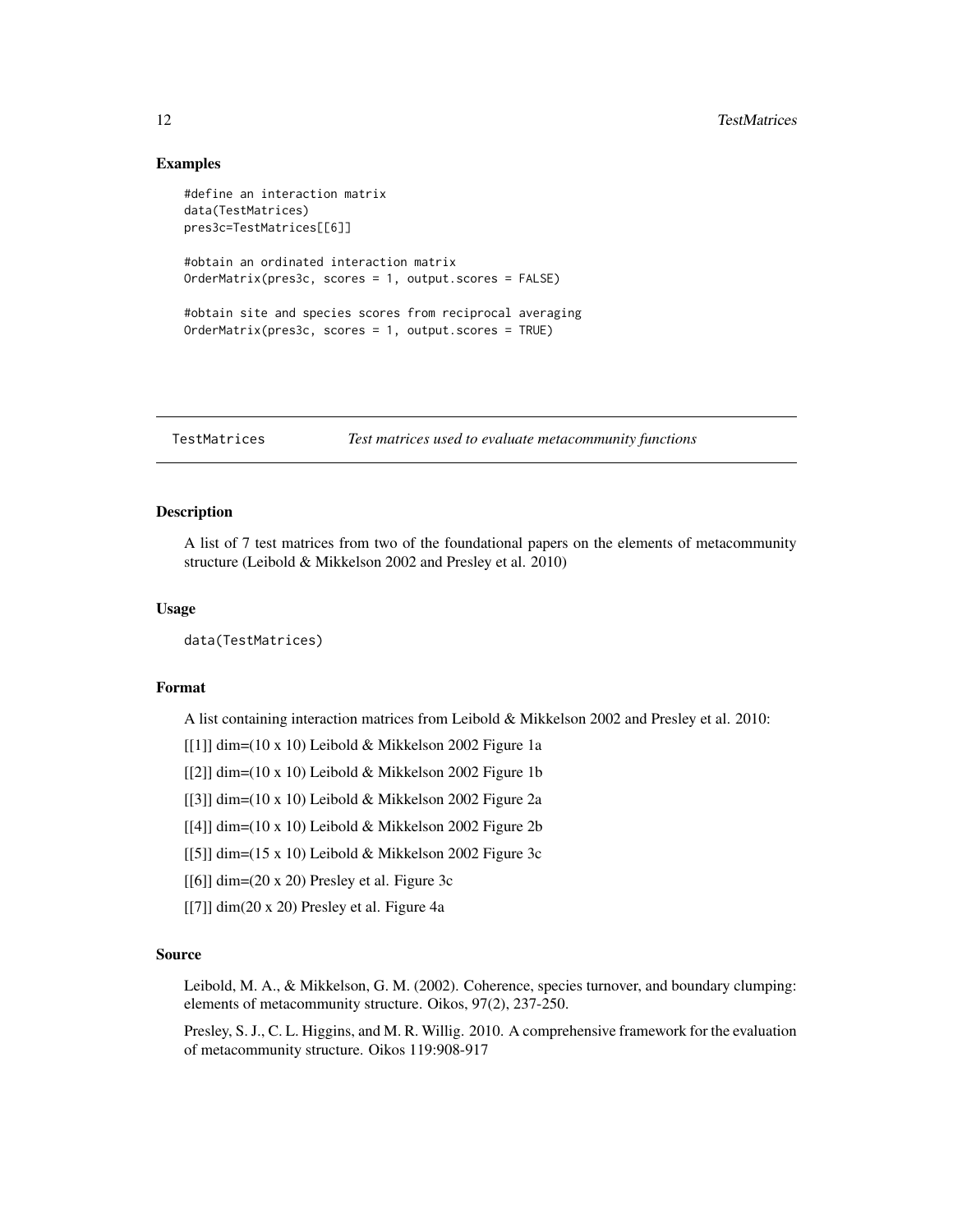#### <span id="page-12-0"></span>Turnover 13

#### Examples

```
#load list containing interaction matrices
data(TestMatrices)
length(TestMatrices)
names(TestMatrices)
```

```
#image plot of interaction matrix, using the Imagine() function
lei1a=TestMatrices[[1]]
Imagine(lei1a)
```
Turnover *Determines species turnover*

#### Description

'Turnover' is a function that assesses species turnover from the range perspective (traditional method).

If the 'community' perspective is desired, simply transpose the matrix before analysis using the transpose function  $('t()')$ , but make sure you understand the implications of this action, as the interpretation of the output changes dramatically.

#### Usage

```
Turnover(comm, method = "r1", sims = 1000, scores = 1,
order=TRUE, allow.empty=FALSE)
```
#### Arguments

| comm        | community data in the form of a presence absence matrix                                        |
|-------------|------------------------------------------------------------------------------------------------|
| method      | null model randomization method used by 'nullmaker'. See details.                              |
| sims        | number of simulated null matrices to use in analysis                                           |
| scores      | axis scores to ordinate matrix. 1: primary axis scores (default) 2: secondary axis<br>scores   |
| order       | logical argument indicating whether to ordinate the interaction matrix or not.<br>See details. |
| allow.empty | logical argument indicating whether to allow null matrices to have empty rows<br>or columns    |

#### Details

'method' is an argument handed to functions in the 'vegan' package. Leibold & Mikkelson advocated the use of equiprobable rows and columns (provided that rows and columns had at least one entry). This method is called 'r00'. Methods maintaining row (site) frequencies include 'r0','r1' & 'r2'. The default method argument is 'r1', which maintains the species richness of a site (row totals)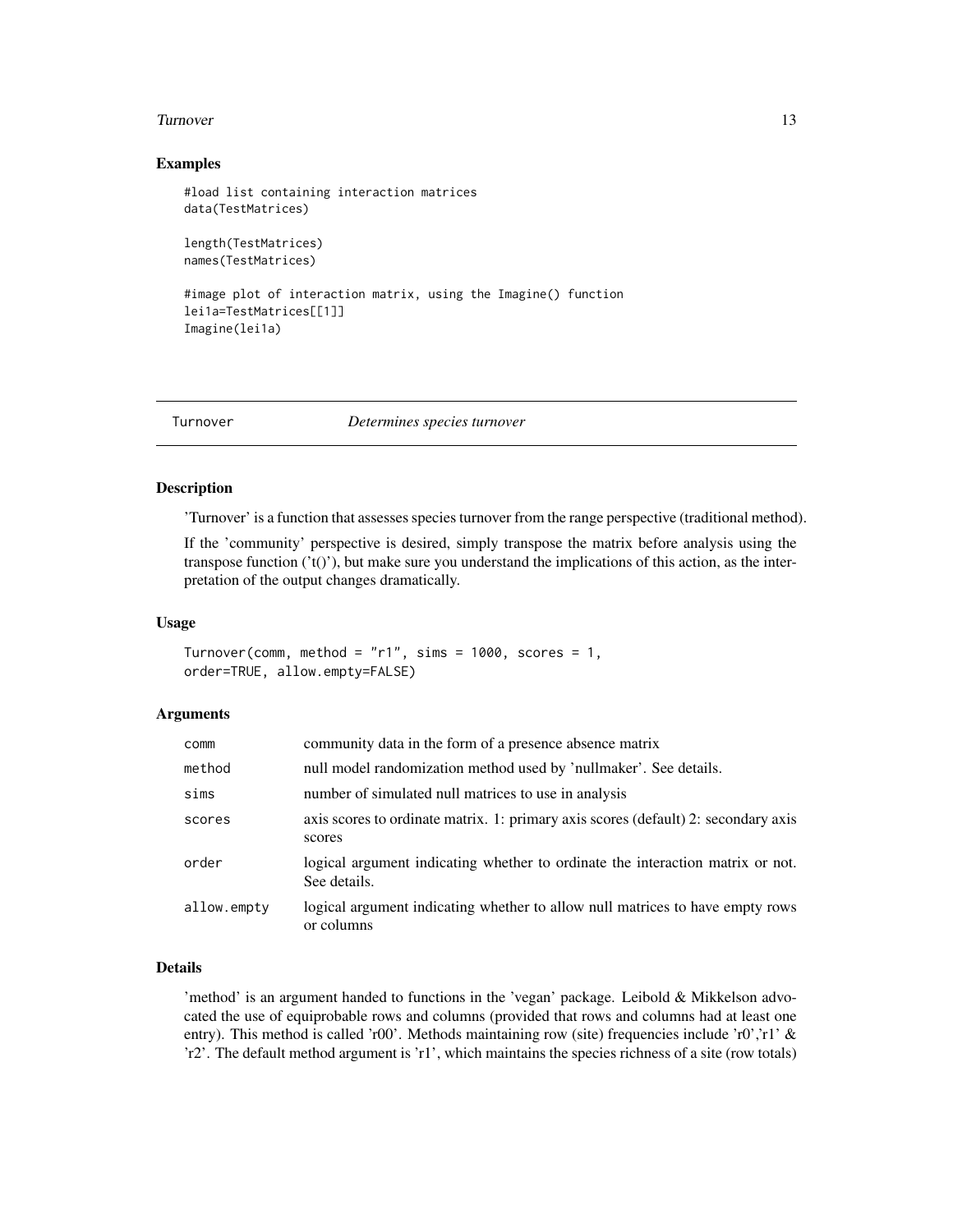and fills species ranges (columns) based on their marginal probabilities. Arguably the most conservative null algorithm is the fixed row - fixed column total null, which is implemented as 'fixedfixed'. See the help file for 'commsimulator' or Wright et al. 1998 for more information.

If 'order' is FALSE, the interaction matrix is not ordinated, allowing the user to order the matrix based on site characteristics or other biologically relevant characteristics.

This function can either be used as a standalone, or can be used through the 'metacommunity()' function, which determines all 3 elements of metacommunity structure (coherence, boundary clumping, & turnover) (Leibold & Mikkelson 2002)

#### Value

| turnover           | species turnover, quantified as the number of replacements across species ranges              |
|--------------------|-----------------------------------------------------------------------------------------------|
|                    | the z statistic comparing observed turnover against species turnover of null ma-<br>trices    |
| pval               | p-value from a z-test to assess significance of species turnover relative to null<br>matrices |
|                    | simulated mean mean number of replacements in simulated null matrices                         |
| simulated variance |                                                                                               |
|                    | variance in the number of replacements of simulated null matrices                             |
| method             | randomization method to create null matrices                                                  |

#### Author(s)

Tad Dallas

#### References

Leibold, M.A. and G.M. Mikkelson. 2002. Coherence, species turnover, and boundary clumping: elements of meta-community structure. Oikos 97: 237 - 250.

Wright, D.H., Patterson, B.D., Mikkelson, G.M., Cutler, A. & Atmar, W. (1998). A comparative analysis of nested subset patterns of species composition. Oecologia 113, 1-20.

#### Examples

```
#define an interaction matrix
data(TestMatrices)
intmat=TestMatrices[[3]]
```
#determine species turnover turnover.intmat=Turnover(intmat, method='r1', sims=1000, scores=1)

#return results in list form turnover.intmat